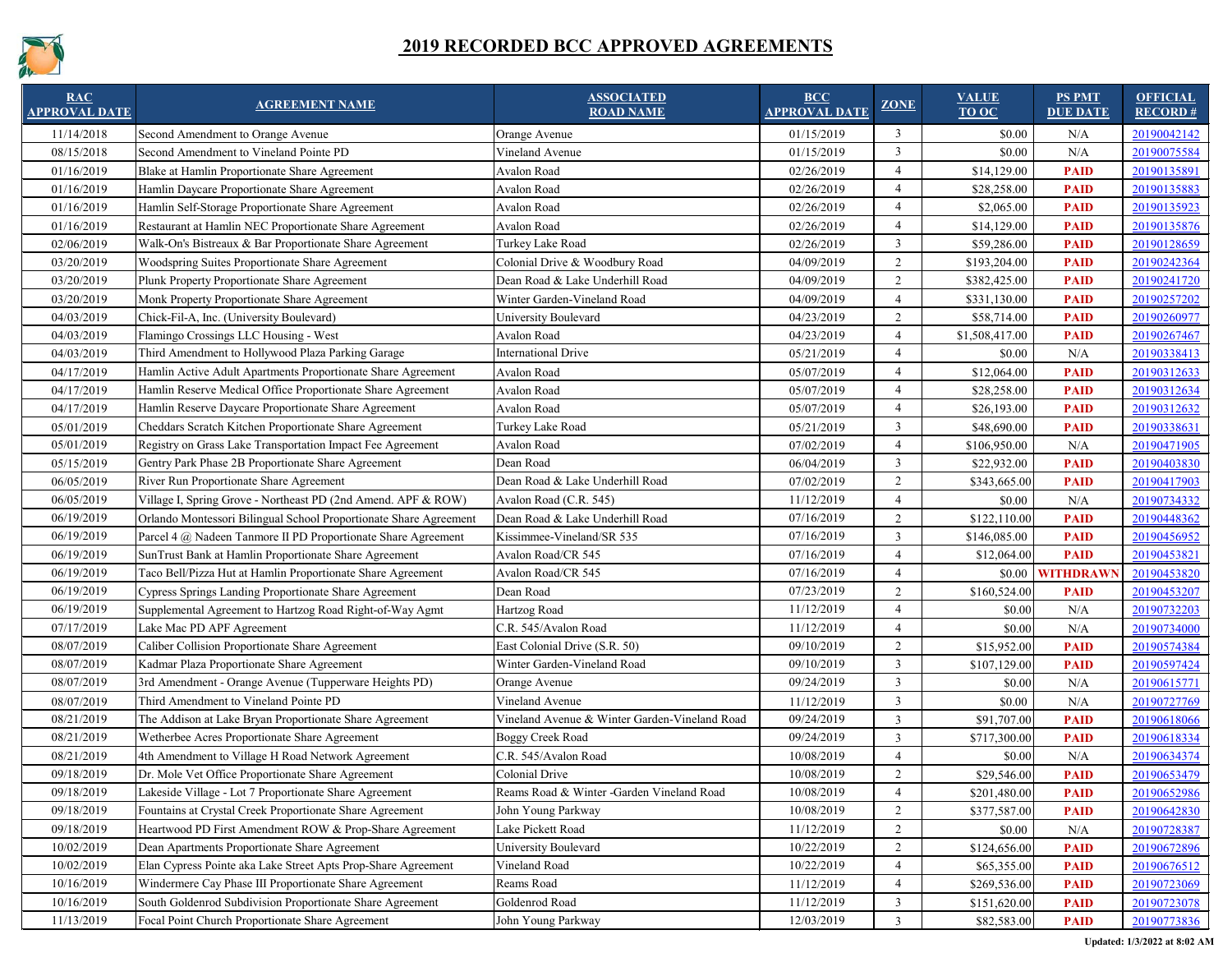

| <b>RAC</b><br><b>APPROVAL DATE</b> | <b>AGREEMENT NAME</b>                                             | <b>ASSOCIATED</b><br><b>ROAD NAME</b> | <b>BCC</b><br><b>APPROVAL DATE</b> | <b>ZONE</b>  | <b>VALUE</b><br><b>TO OC</b> | <b>PS PMT</b><br><b>DUE DATE</b> | <b>OFFICIAL</b><br>RECORD# |
|------------------------------------|-------------------------------------------------------------------|---------------------------------------|------------------------------------|--------------|------------------------------|----------------------------------|----------------------------|
| 11/13/2019                         | LA Fitness – Winter Park University Proportionate Share Agreement | Aloma Avenue                          | 12/03/2019                         |              | \$232,537.00                 | <b>PAID</b>                      | 20190769157                |
| 11/13/2019                         | Taco Bell at Orange Blossom Trail Proportionate Share Agreement   | Orange Blossom Trail                  | 12/03/2019                         |              | \$107,108.00                 | <b>PAID</b>                      | 20190777618                |
| 11/13/2019                         | McDonald's at Hamlin Proportionate Share Agreement                | C.R. 545/Avalon Road                  | 12/03/2019                         |              | \$24,128.00                  | <b>PAID</b>                      | 20190783385                |
| 11/13/2019                         | Fourth Amendment to Vineland Point PD                             | Vineland Avenue                       | 12/17/2019                         |              | \$0.00                       | N/A                              | 20190806821                |
|                                    |                                                                   |                                       |                                    | <b>TOTAI</b> | \$6,219,516.00               |                                  |                            |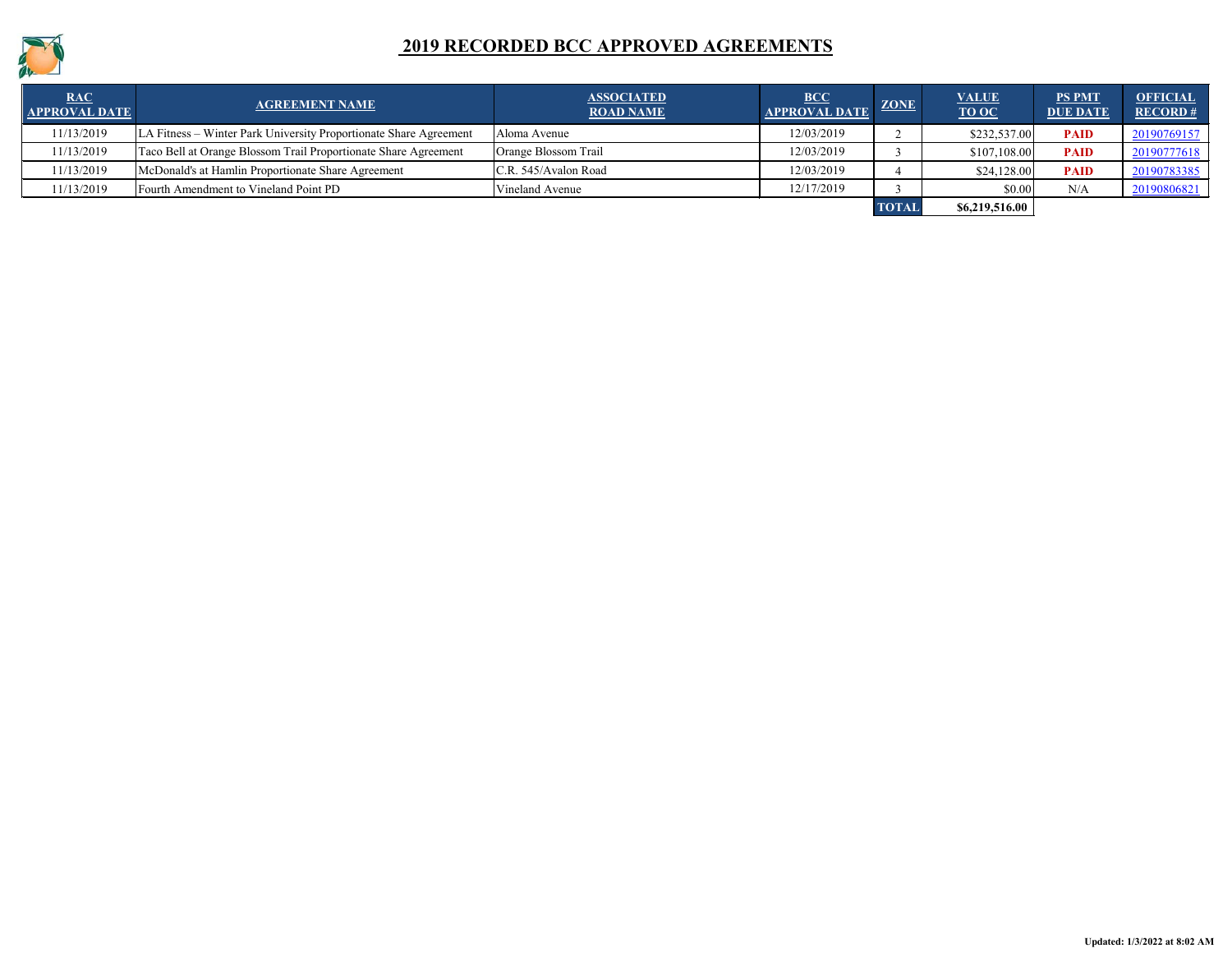

| RAC<br><b>APPROVAL DATE</b> | $RAG \# \& \text{CEL } #$     | <b>Contact Name(s) and e-mail address</b>                                                        | <b>AGREEMENT NAME</b>                                                       | <b>ASSOCIATED</b><br><b>ROAD NAME</b>                         | <b>BCC</b><br><b>APPROVAL DATE</b> | <b>ZONE</b> | VALUETO OC      | <b>PS PMT</b><br><b>DUE DATE</b>      | <b>OFFICIAL</b><br>RECORD#  |
|-----------------------------|-------------------------------|--------------------------------------------------------------------------------------------------|-----------------------------------------------------------------------------|---------------------------------------------------------------|------------------------------------|-------------|-----------------|---------------------------------------|-----------------------------|
| 11/13/2019                  | RAG-19-02-008                 | Mark Thomson<br>mthomson@shutts.com                                                              | Village I Road Network Agreement                                            | C.R. 545/Avalon Road                                          | 01/28/2020                         |             | \$31,707,134.00 | N/A                                   | 20200109451                 |
| 11/13/2019                  | RAG-19-11-049                 | Carolyn Haslam<br>$\alpha$ carolyn.haslam $\omega$ akerman.com                                   | Serenade at Ovation PD (Village I) APF Agreement                            | C.R. 545/Avalon Road                                          | 03/10/2020                         |             | \$25,875        | N/A                                   | 20200176173                 |
| 12/11/2019                  | RAG-19-11-059 & CEL-19-10-073 | Allison Turnbull<br>aTurnbull@gunster.com                                                        | OAP Prologis Phase 2 Proportionate Share Agreement                          | Boggy Creek Road                                              | 01/14/2020                         |             | \$95,610.00     | <b>PAID</b>                           | 20200042104                 |
| 12/11/2019                  | RAG-19-11-053 & CEL-19-10-086 | James Willard<br>jwillard@shutts.com                                                             | Hamlin Family Dental Proportionate Share Agreement                          | C.R. 545/Avalon Road                                          | 01/28/2020                         |             | \$15,695.00     | <b>PAID</b>                           | 20200071372                 |
| 12/11/2019                  | RAG-19-11-056 & CEL-19-10-080 | James Willard<br>$j$ willard@shutts.com                                                          | Hamlin Market Proportionate Share Agreement                                 | C.R. 545/Avalon Road                                          | 01/28/2020                         |             | \$31,390.00     | <b>PAID</b>                           | 20200071373                 |
| 12/11/2019                  | RAG-19-11-057 & CEL-19-09-068 | James Willard<br>jwillard@shutts.com                                                             | Regions Bank at Hamlin Proportionate Share Agreement                        | C.R. 545/Avalon Road                                          | 01/28/2020                         |             | \$13,401.00     | <b>PAID</b>                           | 20200071375                 |
| 12/11/2019                  | RAG-19-11-058 & CEL-19-09-072 | James Willard<br>jwillard@shutts.com                                                             | Wawa at Hamlin Proportionate Share Agreement                                | C.R. 545/Avalon Road                                          | 01/28/2020                         |             | \$0.00          | <b>MUST REAPPLY</b><br><b>FOR RAC</b> | 20200071376                 |
| 12/11/2019                  | RAG-19-10-046 & CEL-19-06-042 | James Willard<br>$j$ willard@shutts.com                                                          | McCoy Federal Credit Union Proportionate Share Agreement                    | C.R. 545/Avalon Road                                          | 01/28/2020                         |             | \$14,129.00     | <b>PAID</b>                           | 20200071374                 |
| 12/11/2019                  | RAG-18-02-008                 | Erika Hughes<br>ehughes@vhb.com                                                                  | Developco Adequate Public Facilities Agreement                              | Reams Road                                                    | 05/05/2020                         |             | \$112,275.00    | N/A                                   | 20200277895                 |
| 01/15/2020                  | RAG-19-11-054 & CEL-19-07-046 | Jill Bryn (Jill.Bryan@bdgllp.com)<br>Chris Haines (ChrisH@iegroup.net)                           | Fifth Third Bank (Conroy-Windermere) Proportionate Share Agreement          | Conroy-Windermere Road                                        | 02/11/2020                         |             | \$38,546.00     | <b>PAID</b>                           | 20200095384                 |
| 01/15/2020                  | RAG-19-09-040 & CEL-19-05-033 | Juli James<br>ijames@shutts.com                                                                  | Rouse Road; aka Waverly Walk Proportionate Share Agreement                  | University Boulevard                                          | 02/11/2020                         |             | \$88,071.00     | <b>PAID</b>                           | 20200115470                 |
| 01/15/2020                  | RAG-19-11-050                 | Carolyn Haslam<br>carolyn. has lam@akerman.com                                                   | Gem Groves PD APF Agreement                                                 | Avalon Road                                                   | 07/07/2020                         |             | \$66,600.00     | N/A                                   | 20200373275                 |
| 01/15/2020                  | RAG-19-12-060 & CEL-19-10-078 | Chris Salemi<br>Csalemi@aileroncap.com                                                           | Caliber Car Wash Proportionate Share Agreement                              | Aloma Avenue                                                  | 02/25/2020                         |             | \$31,616.00     | <b>PAID</b>                           | 20200154882                 |
| 01/15/2020                  | RAG-19-09-040 & CEL-19-05-033 | Juli James<br>ijames@shutts.com                                                                  | Rouse Road; aka Waverly Walk Proportionate Share Agreement                  | University Boulevard                                          | 02/11/2020                         |             | \$88,071.00     | <b>PAID</b>                           | 20200115470                 |
| 02/05/2020                  | RAG-20-01-000 & CEL-19-01-092 | George Doria Simas<br>george.intersugar@gmail.com                                                | Four Corners Retail Plaza Proportionate Share Agreement                     | C.R. 545/Avalon Road                                          | 03/10/2020                         |             | \$59,155.00     | <b>PAID</b>                           | 20200186236                 |
| 02/05/2020                  | RAG-20-01-003                 | Robert Reese (rbreese@brossier.com)                                                              | The Registry On Grass Lake Added Parcel                                     | Avalon Road                                                   | 07/28/2020                         |             | \$22,770.00     | N/A                                   | 20200423838                 |
| 03/04/2020                  | RAG-20-02-005                 | James Willard<br>$i$ willard@shutts.com                                                          | Hamlin Reserve Medical Office Units 3, 4, & 6 Proportionate Share Agreement | C.R. 545/Avalon Road                                          | 03/24/2020                         |             | \$242,426.00    | <b>PAID</b>                           | 20200193777                 |
| 04/23/2020                  | RAG-19-11-052 & CEL-19-08-059 | Marissa John (mjohn@bakerlaw.com)<br>Greg Lee (glee@bakerlaw.com)                                | Prime Logistics Center Proportionate Share Agreement                        | Taft-Vineland Road                                            | 06/23/2020                         |             | \$856,096.00    | <b>PAID</b>                           | 20200357097                 |
| 04/23/2020                  | RAG-20-03-006                 | Juli James<br>jjames@shutts.com                                                                  | Horizon West - Village I Karr PD APF Agreement                              | C.R. 545/ Avalon Road,<br>New Hartzog Road, Internal APF Road | 10/27/2020                         |             | \$99,225.00     | N/A                                   | 20200577572                 |
| 04/23/2020                  | RAG-20-03-007 & CEL-20-02-014 | James Willard<br>$j$ willard $@s$ hutts.com                                                      | Hamlin SWC Commercial - Building J Proportionate Share Agreement            | C.R. 545/Avalon Road                                          | 05/19/2020                         |             | \$40,200.00     | <b>PAID</b>                           | 20200294330                 |
| 04/23/2020                  | RAG-20-03-008 & CEL-19-11-091 | Jay Gill<br>jay@planeng.com                                                                      | Creative World School Proportionate Share Agreement                         | Dean Road                                                     | 06/02/2020                         |             | \$0.00          | <b>MUST REAPPLY</b><br><b>FOR RAC</b> | 20200316884                 |
| 04/23/2020                  | RAG-20-04-010 & CEL-19-11-098 | Jay Doucette (Spring Engineering, Inc.)<br>jdoucette@springengineeringinc.com                    | Jaguar Land Rover Proportionate Share Agreement                             | Orange Blossom Trail and Taft Vineland Road                   | 05/19/2020                         |             | \$247,199.00    | <b>PAID</b>                           | 20200308110                 |
| 04/23/2020                  | RAG-20-03-009                 | Robert Reese (rbreese@brossier.com)                                                              | First Amendment Registry on Grass Lake Transportation Impact Fee Agreement  | Avalon Road                                                   | 07/28/2020                         |             | \$0.00          | N/A                                   | 20200423839                 |
| 05/20/2020                  | RAG-20-04-011 & CEL-19-10-081 | Rebecca Wilson (rebecca.wilson@lowndes-law.com)<br>Kathryn Smith (kathryn.smith@lowndes-law.com) | Poinciana Boulevard Multifamily Proportionate Share Agreement               | Winter Garden-Vineland Road                                   | 06/23/2020                         |             | \$89,592.00     | <b>PAID</b>                           | 20200350893                 |
| 05/20/2020                  | RAG-20-04-012 & CEL-20-03-027 | Rabbi Chaim Lipskier (chaimlipskier@gmail.com)                                                   | Chabad at UCF Proportionate Share Agreement                                 | Alafaya Trail                                                 | 06/23/2020                         |             | \$118,776.00    | <b>PAID</b>                           | 20200355966                 |
| 05/20/2020                  | RAG-20-01-004                 | Kent Hipp (khipp@bakerlaw.com)<br>Greg Lee (glee@bakerlaw.com)                                   | Second Amended and Restated Road Impact Fee Agreement Vineland Pointe PD    | Vineland Avenue                                               | 07/07/2020                         |             | \$1,000,000.00  | N/A                                   | 20200370428                 |
| 06/17/2020                  | RAG-20-05-014 & CEL-19-08-056 | Rebecca Wilson (rebecca.wilson@lowndes-law.com)<br>Kathryn Smith (kathryn.smith@lowndes-law.com) | Epoch Aloma Proportionate Share Agreement                                   | Aloma Avenue                                                  | 07/28/2020                         |             | \$158,080.00    | <b>PAID</b>                           | 20200409355                 |
| 07/01/2020                  | RAG-19-08-035                 | James Willard<br>$j$ willard@shutts.com                                                          | Town Center West (Silverleaf) Road Network Agreement                        | Avalon Road & New Independence Parkway                        | 09/01/2020                         |             | \$24,511,019.00 | N/A                                   | 20200467436                 |
| 07/01/2020                  | RAG-19-08-035                 | James Willard<br>jwillard@shutts.com                                                             | Town Center West (Silverleaf) Escrow Agreement                              | Avalon Road & New Independence Parkway                        | 09/01/2020                         |             | \$0.00          | N/A                                   | Recordation<br>Not Required |
| 08/05/2020                  | RAG-20-07-017 & CEL-20-05-038 | Jonathan Huels (Jonathan Huels@lowndes-law.com)<br>Kathryn Smith (kathryn.smith@lowndes-law.com) | Suncrest Village Publix Proportionate Share Agreement                       | University Boulevard                                          | 12/01/2020                         |             | \$59,244.00     | <b>PAID</b>                           | 20200644860                 |
| 08/19/2020                  | RAG-20-06-015 & CEL-20-02-013 | Jose Chaves<br>jose@storybookholdings.com                                                        | University Station Proportionate Share Agreement                            | University Boulevard                                          | 00/00/0000                         |             | \$0.00          | <b>MUST REAPPLY</b><br><b>FOR RAC</b> | N/A                         |